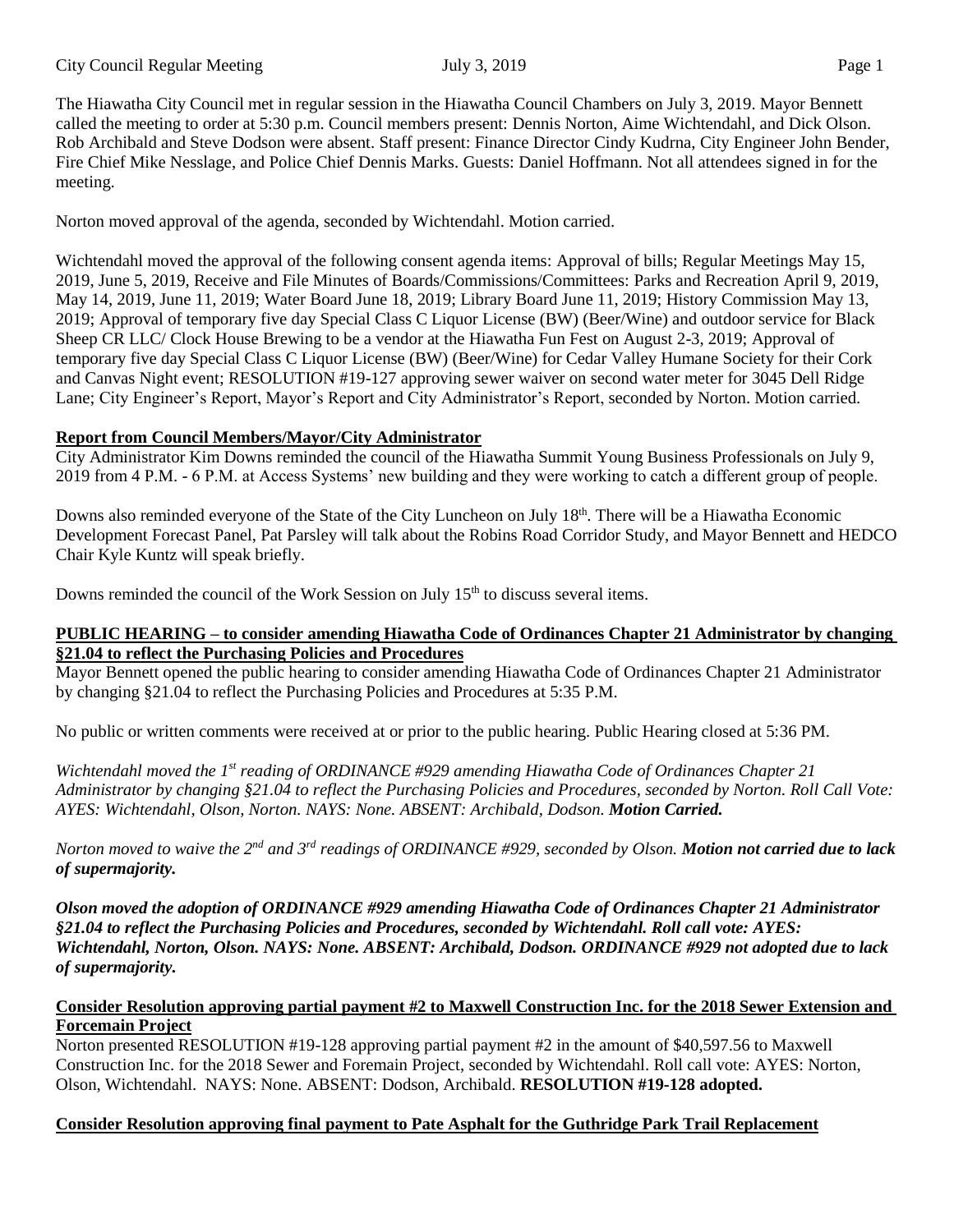Wichtendahl presented RESOLUTION #19-129 approving final payment in the amount of \$31,426.28 to Pate Asphalt for the Guthridge Park Trail Replacement, seconded by Olson. Roll call vote: AYES: Wichtendahl, Olson, Norton. NAYS: None. ABSENT: Dodson, Archibald. **RESOLUTION #19-129 adopted.**

**Consider Resolution approving Work Order #9 to Hall and Hall Engineers for the 18th Avenue Widening Project** Norton stated he's been waiting for this project and it is good to see.

City Engineer John Bender indicated work has already begun and noted possible future work in the area.

Olson presented RESOLUTION #19-130 approving Work Order #9 in an amount not to exceed \$19,780.00 to Hall and Hall Engineers for the 18<sup>th</sup> Avenue Widening Project, seconded by Norton. Roll call vote: AYES: Olson, Wichtendahl, Norton. NAYS: None. ABSENT: Archibald, Dodson. **RESOLUTION #19-130 adopted.**

## **Consider Resolution approving Notice of Default and Termination Agreement by and between the City of Hiawatha, Iowa, Side by Side Own, LLC, and Side by Side Develop, LLC**

Wichtendahl expressed her disappointment this agreement did not work out and the councils disinterest in chasing after bad money with good money. She also remained confident the Midtown Project would work out. Mayor Bennett agreed.

Norton presented RESOLUTION #19-131 approving Notice of Default and Termination Agreement by and between the City of Hiawatha, Iowa, Side by Side Own, LLC, and Side by Side Develop, LLC, seconded by Olson. Roll call vote: AYES: Norton, Olson, Wichtendahl. NAYS: None. ABSENT: Dodson, Archibald. **RESOLUTION #19-131 adopted.**

**Consider Resolution rescinding Resolution 19-074 in its entirety (Resolution approving a lease agreement with Side** by Side Own, LLC for certain land described as Exhibit "a" 100 Emmons Street; POS No 2260 revised Plat "A") Norton presented RESOLUTION #19-132 rescinding Resolution 19-074 in its entirety (Resolution approving a lease agreement with Side by Side Own, LLC for certain land described as Exhibit "a" 100 Emmons street; POS NO 2260 revised Plat "A"), seconded by Wichtendahl. Roll call vote: AYES: Olson, Wichtendahl, Norton. NAYS: None. ABSENT: Archibald, Dodson. **RESOLUTION #19-132 adopted.** 

## **Consider Resolution approving Hiawatha Fire Department Attendance-Based Volunteer Incentive Program and the appropriate funding to support**

Mayor Bennett and Council Members expressed their excitement and approval of this program.

Olson stated this was a "tremendous recruiting and retention tool."

Olson presented RESOLUTION #19-133 approving Hiawatha Fire Department Attendance-Based Volunteer Incentive Program and the appropriate funding to support, seconded by Norton. Roll call vote: AYES: Norton, Olson, Wichtendahl. NAYS: None. ABSENT: Archibald, Dodson. **RESOLUTION #19-133 adopted.** 

Consider Resolution setting public hearing date (July 17  $\circledcirc$  5:30 P.M.) to review competitive quotes and award a city contract for a project to complete an existing partial fiberoptic network ring for city facility connectivity Mayor Bennett spoke on behalf of the project stating, "We've been working with this and I think this is a great thing for the City."

Wichtendahl presented RESOLUTION #19-134 setting public hearing date (July 17  $\omega$  5:30 P.M.) to review competitive quotes and award a city contract for a project to complete an existing partial fiberoptic network ring for city facility connectivity, seconded by Olson. Roll call vote: AYES: Wichtendahl, Olson, Norton. NAYS: None. ABSENT: Archibald, Dodson. **RESOLUTION #19-134 adopted.**

There being no further discussion, Wichtendahl moved to adjourn at 5:42 P.M., seconded by Norton. Motion carried.